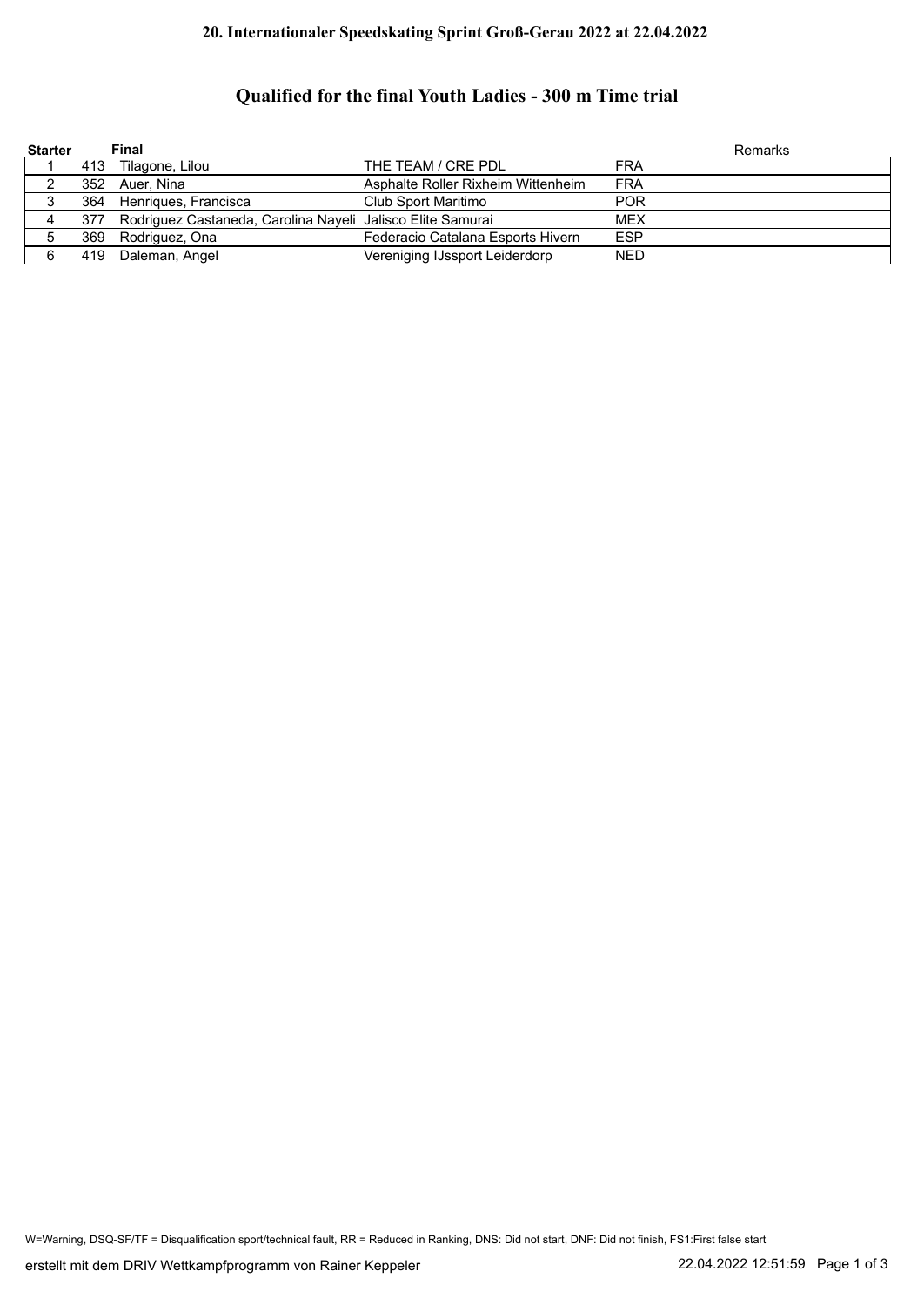## **Results qualification Youth Ladies - 300 m Time trial**

Qualified for the Final: Rank 1-6 of each race

| <b>Results</b> | <b>Qualification1</b>                                   |                                  |            | Rank           | Points/Time Remarks |
|----------------|---------------------------------------------------------|----------------------------------|------------|----------------|---------------------|
|                | 413 Tilagone, Lilou                                     | THE TEAM / CRE PDL               | <b>FRA</b> | 1              | 27,358              |
|                | 352 Auer, Nina                                          | Asphalte Roller Rixheim Witt     | <b>FRA</b> | $\overline{c}$ | 27,709              |
|                | 364 Henriques, Francisca                                | Club Sport Maritimo              | <b>POR</b> | 3              | 27,730              |
|                | 377 Rodriguez Castaneda, Carolina Jalisco Elite Samurai |                                  | <b>MEX</b> | 4              | 27,874              |
|                | 369 Rodriguez, Ona                                      | Federacio Catalana Esports       | <b>ESP</b> | 5              | 27,929              |
|                | 419 Daleman, Angel                                      | Vereniging IJssport Leiderdo     | <b>NED</b> | 6              | 28,048              |
|                | 360 Aoustin, Elisabeth                                  | <b>BOUGUENAIS</b>                | <b>FRA</b> | $\overline{7}$ | 28,206              |
|                | 406 Mezgolits, Katharina                                | <b>STU Eisenstadt</b>            | <b>AUT</b> | 8              | 28,351              |
|                | 363 Julou, Maiwenn                                      | <b>BOUGUENAIS</b>                | <b>FRA</b> | 9              | 28,376              |
|                | 358 Fuchs, Isabell                                      | Blau-Gelb Groß-Gerau / Tear      | <b>GER</b> | 10             | 28,411              |
|                | 395 Schumann, Lina                                      | RSV Blau-Weiß Gera               | <b>GER</b> | 11             | 28,649 FS1          |
|                | 417 Schaefer, Annemarie                                 | TSSC Erfurt e.V.                 | <b>GER</b> | 12             | 28,671              |
|                | 372 Spurgeon, Nadia                                     | Inline Club Mittelland           | SUI        | 13             | 28,769              |
|                | 412 Roger, Sarah                                        | THE TEAM / CRE PDL               | <b>FRA</b> | 14             | 28,915 FS1          |
|                | 375 Hanzelkova, Viktorie                                | <b>IN-LINE VESELi</b>            | <b>CZE</b> | 15             | 29,023              |
|                | 421 Verburgh, Lotte                                     | Zwaantjes Rollerclub Zandvc BEL  |            | 16             | 29,126              |
|                | 371 Pasquarella, Gabriella                              | GTC2022 Simmons Racing 1         | <b>USA</b> | 17             | 29,324              |
|                | 383 Van Der Meijden, Amber                              | <b>KNSB Talent Team Zuidwest</b> | <b>NED</b> | 18             | 29,658              |
|                | 374 Madsen, Sarah                                       | Inline Team Denmark              | <b>DEN</b> | 19             | 29,676              |
|                | 381 Nijboer, Sophie                                     | <b>KNSB Talent Team Noord</b>    | <b>NED</b> | 20             | 29,711              |
|                | 365 Ladeira, Leonor                                     | Club Sport Maritimo              | <b>POR</b> | 21             | 29,718              |
|                | 390 Schilder, Sofia                                     | Radboud Inline-skating           | <b>NED</b> | 22             | 29,745              |
|                | 393 Leemans, Louka                                      | Rolschaatsclub Heverlee          | <b>BEL</b> | 23             | 29,781              |
|                | 356 Weber, Anna                                         | Blau-Gelb Groß-Gerau             | <b>GER</b> | 24             | 29,865              |
|                | 398 Pracharova, Monika                                  | RTS Praha                        | <b>CZE</b> | 25             | 29,887 FS1          |
|                | 370 Seoane, Monica                                      | Federacio Catalana Esports       | <b>ESP</b> | 26             | 30,042              |
|                | 410 Palakovics, Fanni                                   | Tatabanya Team                   | <b>HUN</b> | 27             | 30,121              |
|                | 359 Abassou, Soumia                                     | <b>BOUGUENAIS</b>                | <b>FRA</b> | 28             | 30,163              |
|                | 403 Hradecka, Tereza                                    | Sokol Bochovice II               | <b>CZE</b> | 29             | 30,197              |
|                | 361 Collange, Axelle                                    | <b>BOUGUENAIS</b>                | <b>FRA</b> | 30             | 30,394              |
|                | 353 Kaiser, Katja                                       | Arena Geisingen inlineSport      | <b>GER</b> | 31             | 30,406              |
|                | 389 Boos, Janne                                         | Radboud Inline-skating           | <b>NED</b> | 32             | 30,435              |
|                | 362 Dano, Ambre                                         | <b>BOUGUENAIS</b>                | <b>FRA</b> | 33             | 30,449              |
|                | 382 Steegstra, Isa                                      | <b>KNSB Talent Team Noord</b>    | <b>NED</b> | 34             | 30,453              |
|                | 407 Roman, Fruzsina                                     | Szombathelyi Sportiskola         | <b>HUN</b> | 35             | 30,489              |
|                | 384 Forstova, Jesika                                    | <b>KSBM Praha</b>                | <b>CZE</b> | 36             | 30,514              |
|                | 397 Pracharova, Johana                                  | RTS Praha                        | <b>CZE</b> | 37             | 30,531              |
|                | 392 Malu, Marie                                         | Reko Rollerclub Zemst            | BEL        | 38             | 30,580              |
|                | 378 Velazquez Osorio, Tirsa                             | Jalisco Elite Samurai            | <b>MEX</b> | 39             | 30,608              |
|                | 405 Günsch, Lina Sara                                   | Speedskating Arnstadt e.V        | <b>GER</b> | 40             | 30,629              |
|                | 391 Haemels, Merel                                      | Reko Rollerclub Zemst            | <b>BEL</b> | 41             | 30,664              |
|                | 415 Elsäßer, Clara                                      | TSSC Erfurt e.V.                 | <b>GER</b> | 42             | 30,704              |
|                | 351 Koelewijn, Maaike                                   | <b>AIJV</b>                      | <b>NED</b> | 43             | 30,977              |
|                | 379 Cnossen, Anouk                                      | <b>KNSB Talent Team Noord</b>    | <b>NED</b> | 44             | 31,141 FS1          |
|                | 354 Hoffmann, Lea                                       | Asphalte Roller Rixheim Witt     | <b>FRA</b> | 45             | 31,182              |
|                | 376 Mora Garduno, Sara Matilde                          | Jalisco Elite Samurai            | <b>MEX</b> | 46             | 31,188              |
|                | 420 Marlein, Caley                                      | Zwaantjes Rollerclub Zandvc      | <b>BEL</b> | 47             | 32,156              |
|                | 402 Van Der Terp, Jasmin                                | Skeelervereniging IDS (West NED  |            | 48             | 32,206              |
|                | 357 Wenisch, Sara                                       | Blau-Gelb Groß-Gerau             | GER        | 49             | 32,743              |
|                | 394 Mulder, Eline                                       | Rolschaatsclub Heverlee          | <b>BEL</b> | 50             | 32,852              |
|                | 408 Szabo, Laura                                        | Szombathelyi Sportiskola         | <b>HUN</b> | 51             | 33,092              |
|                | 373 Hansen, Nanna Ahlmann                               | Inline Team Denmark              | <b>DEN</b> | 52             | 33,304              |
|                | 409 Thomsen, Freja                                      | <b>Talent Team Denmark</b>       | DEN        | 53             | 33,520              |
|                | 401 Van Der Wier, Silke                                 | Skeelervereniging de Draai       | NED        | 54             | 33,597              |
|                | 404 Grosche, Michelle                                   | Speedskate-Club Meißen e.\       | <b>GER</b> | 55             | 34,403              |
|                | 399 Boehm, Rosalie                                      | Sc DHfK Leipzig                  | GER        |                | n.a.Sta.            |
|                | 388 Jimenez Atencia, Cher                               | Patin K-ribe Club. PKC           | <b>COL</b> |                | n.a.Sta.            |
|                | 414 Czäczine, Zora Lilly                                | <b>TSG Aufbau Union Dessau</b>   | <b>GER</b> |                | n.a.Sta.            |
|                | 418 Yanez, Maria Jose                                   | Union Norte                      | <b>COL</b> |                | n.a.Sta.            |
|                | 411 Nilssen, Paula Ellen                                | Team Kenya                       | <b>KEN</b> |                | n.a.Sta.            |
|                | 387 Garcia, Isabella                                    | Patin K-ribe Club. PKC           | COL        |                | n.a.Sta.            |

W=Warning, DSQ-SF/TF = Disqualification sport/technical fault, RR = Reduced in Ranking, DNS: Did not start, DNF: Did not finish, FS1:First false start